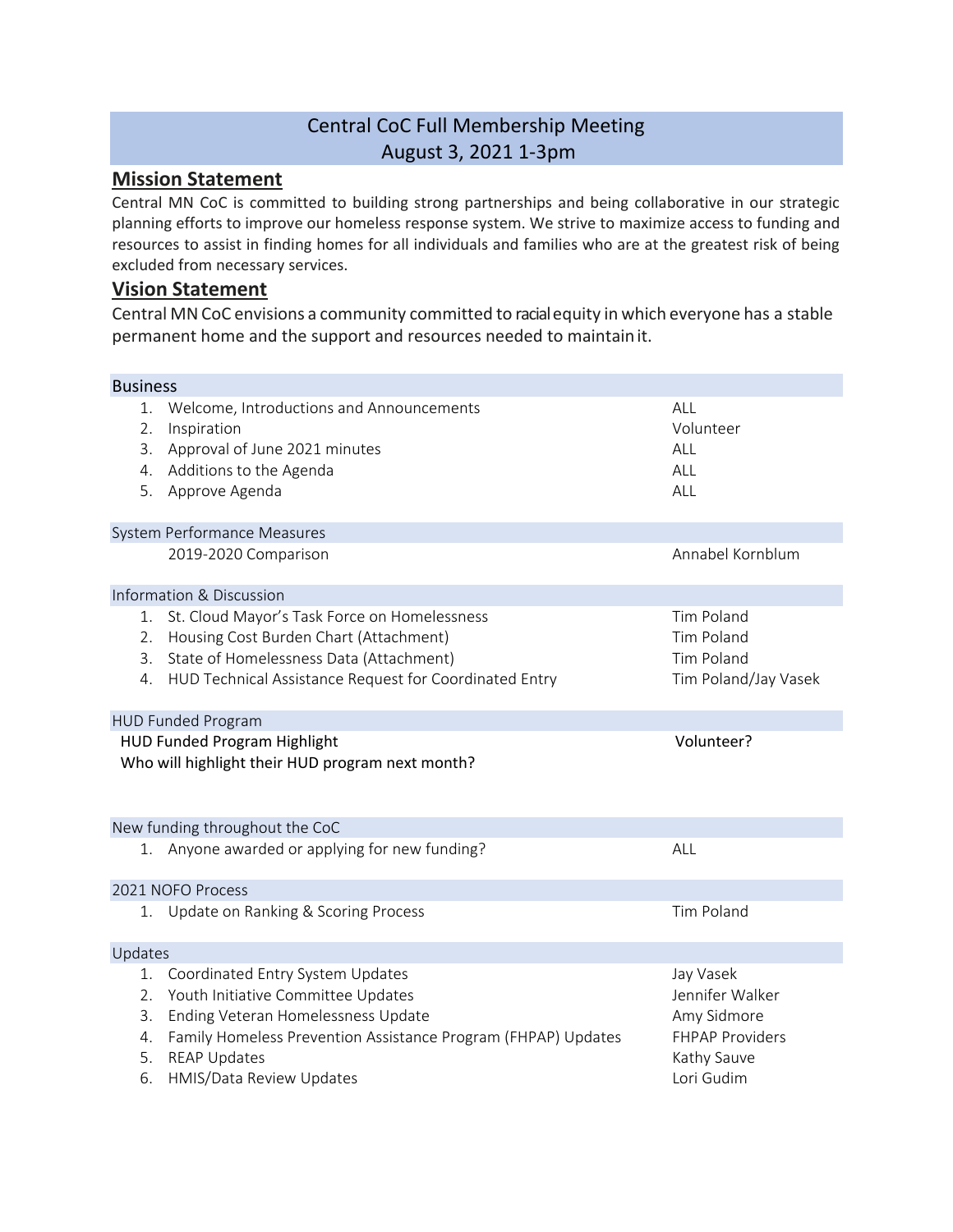| <b>2021 Coordinated Entry Monthly Meeting</b> |              |      |     |              |     |                |     |     |             |            |            |             |  |
|-----------------------------------------------|--------------|------|-----|--------------|-----|----------------|-----|-----|-------------|------------|------------|-------------|--|
| <b>Ages on Priority List</b>                  |              |      |     |              |     |                |     |     |             |            |            |             |  |
| <b>Ages</b>                                   | Jan.         | Feb. | Mar | Apr          | May | Jun            | Jul | Aug | Sep         | <b>Oct</b> | <b>Nov</b> | <b>Dec</b>  |  |
| 18-24                                         | 51           | 44   | 44  | 42           | 29  | 23             | 27  |     |             |            |            |             |  |
| 60+                                           | 28           | 29   | 27  | 20           | 18  | 15             | 15  |     |             |            |            |             |  |
| 50-59                                         | 65           | 58   | 70  | 65           | 53  | 47             | 37  |     |             |            |            |             |  |
| 40-49                                         | 83           | 71   | 69  | 73           | 65  | 48             | 64  |     |             |            |            |             |  |
| 30-39                                         | 150          | 128  | 126 | 125          | 127 | 100            | 78  |     |             |            |            |             |  |
| 20-29                                         | 114          | 104  | 95  | 88           | 72  | 59             | 60  |     |             |            |            |             |  |
| 19<                                           | $\mathsf{3}$ | 1    | 4   | $\mathsf{3}$ | 4   | 4              | 9   |     |             |            |            |             |  |
| <b>Missing</b>                                | 2            | 0    | 3   | 1            | 1   | $\overline{2}$ | 4   |     |             |            |            |             |  |
| Total                                         | 445          | 391  | 394 | 375          | 340 | 275            | 267 | 0   | $\mathbf 0$ | 0          | 0          | $\mathbf 0$ |  |

https://centralmnhousing-my.sharepoint.com/personal/jvasek\_cmhp\_net/Documents/CoC/Agendas & Minutes/CoC & CE Agendas/CoC Full Membership Agenda[2020 2021 Monthly Coordinated Entry Meeting Key Indicators1.xlsx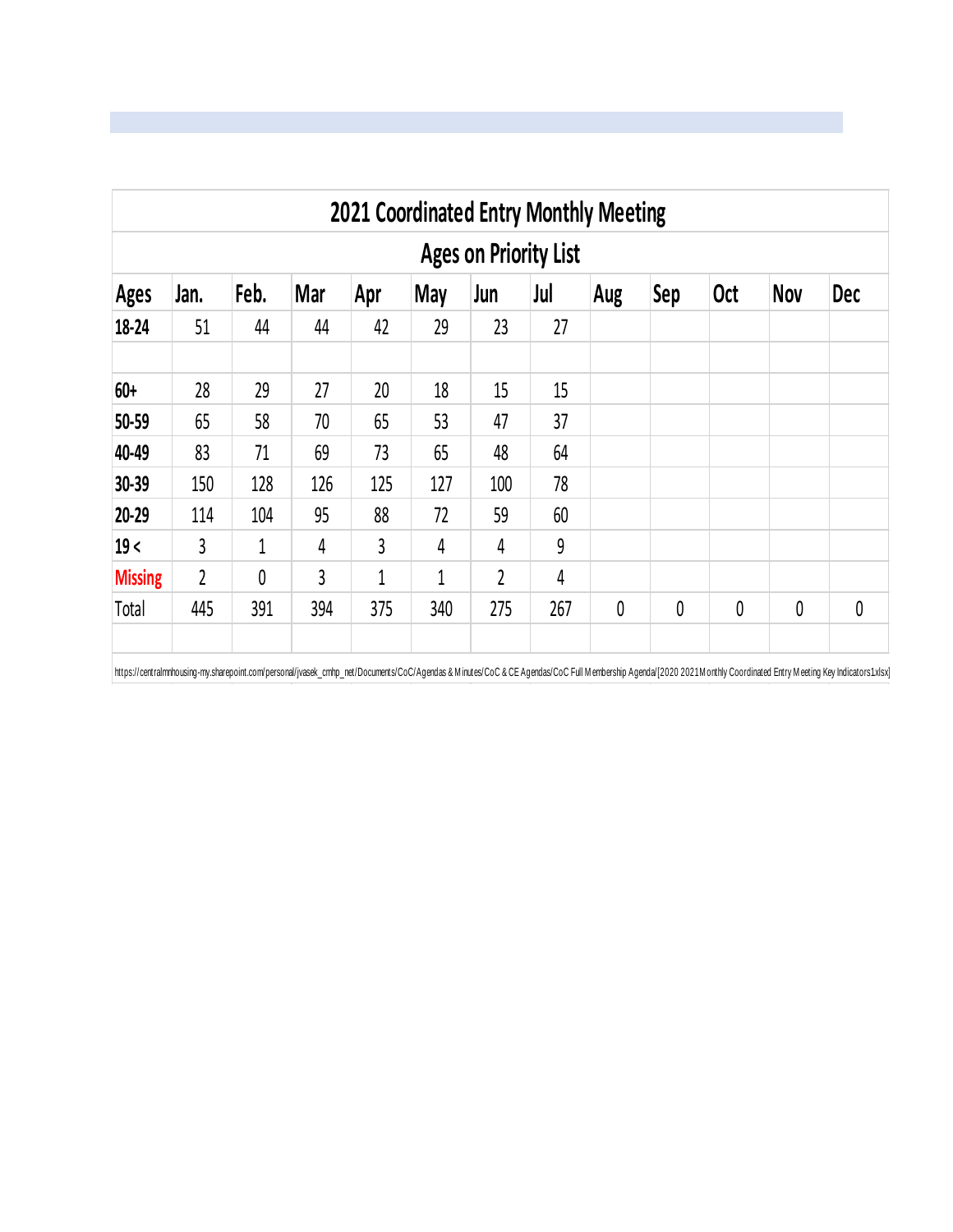|                                                                                                                                                                                                                                                                                                                                                                                                                                                                                                                     |                                                            |                       |                                                       |                      |          | <b>Evaluation of Coordinated Entry System 2021</b> |     |                              |          |    |                                |     |    |                          |                                                |
|---------------------------------------------------------------------------------------------------------------------------------------------------------------------------------------------------------------------------------------------------------------------------------------------------------------------------------------------------------------------------------------------------------------------------------------------------------------------------------------------------------------------|------------------------------------------------------------|-----------------------|-------------------------------------------------------|----------------------|----------|----------------------------------------------------|-----|------------------------------|----------|----|--------------------------------|-----|----|--------------------------|------------------------------------------------|
|                                                                                                                                                                                                                                                                                                                                                                                                                                                                                                                     |                                                            |                       |                                                       |                      |          | From 266 Monitoring Report                         |     |                              |          |    |                                |     |    |                          |                                                |
|                                                                                                                                                                                                                                                                                                                                                                                                                                                                                                                     |                                                            |                       | 26<br>Date                                            | 22                   | 24       | 27                                                 |     | 25<br>29                     | 28       |    |                                |     |    |                          |                                                |
|                                                                                                                                                                                                                                                                                                                                                                                                                                                                                                                     |                                                            |                       | January                                               | February March April |          |                                                    | May | June                         | July     |    | August September October       |     |    | November December Totals | Average                                        |
| Number of Referrals Made: 266 Referral Summary (Total Referrals )<br>Number of Housholds housed in TH or PH (266 exited Sun                                                                                                                                                                                                                                                                                                                                                                                         |                                                            |                       | 49<br>11                                              | 84                   | 57       | 68                                                 |     | 140<br>74                    | 80       |    |                                |     |    |                          |                                                |
| Number of households housed in PH(266 exited Summary                                                                                                                                                                                                                                                                                                                                                                                                                                                                |                                                            |                       | 9                                                     | 10<br>5              | 13<br>10 | 16<br>9                                            |     | 11<br>26<br>17               | 21<br>11 |    |                                |     |    |                          |                                                |
| Number of Denials of Referrals: 266 Referral Summary (Declined &                                                                                                                                                                                                                                                                                                                                                                                                                                                    |                                                            |                       | 24                                                    | 23                   | 10       | 21                                                 |     | 6<br>8                       | 17       |    |                                |     |    |                          |                                                |
|                                                                                                                                                                                                                                                                                                                                                                                                                                                                                                                     | Number of Chronic Households: PL                           |                       |                                                       |                      | 55       | 65                                                 |     | 33<br>24                     | 20       |    |                                |     |    |                          |                                                |
| Number of Long-Term Homeless Households: PL                                                                                                                                                                                                                                                                                                                                                                                                                                                                         | 59<br>191                                                  | 49<br>170             | 180                                                   | 197                  |          | 161<br>112                                         | 112 |                              |          |    |                                |     |    |                          |                                                |
| Number of Unhoused Households: 266 PL Deduplicated Summary                                                                                                                                                                                                                                                                                                                                                                                                                                                          | 659                                                        | 673                   | 650                                                   | 636                  |          | 608<br>509                                         | 473 |                              |          |    |                                |     |    |                          |                                                |
|                                                                                                                                                                                                                                                                                                                                                                                                                                                                                                                     | Number of Households who exited the list w/out housing: 26 |                       |                                                       | 70                   | 54       | 63                                                 |     | 74<br>61                     | 64       |    |                                |     |    |                          |                                                |
| Return to Homelessness 054 version (Annabell ICA has to run)                                                                                                                                                                                                                                                                                                                                                                                                                                                        |                                                            |                       |                                                       |                      |          |                                                    |     |                              |          |    |                                |     |    |                          |                                                |
| Exits from ES, TH, PH HP                                                                                                                                                                                                                                                                                                                                                                                                                                                                                            |                                                            |                       |                                                       |                      |          |                                                    |     |                              |          |    |                                |     |    |                          |                                                |
| ** The CE Monitoring report counts clients with referrals as being on the Priority List. This means that all clients on the Pending Referrals and Acknowledged Referrals tabs, and some of<br>the clients on the Resolved Referrals tab, will be included on the PL Summary tabs.<br>https://centralmnhousing-my.sharepoint.com/personal/jvasek_cmhp_net/Documents/CoC/Agendas & Minutes/CoC & CE Agendas/CoC Full Membership Agenda/2020 2021 Monthly Coordinated Entry Meeting Key Indicators1.xlsx]2021 Evaluati |                                                            |                       | 2021 Monthly Coordinated Entry Meeting Key Indicators |                      |          |                                                    |     |                              |          |    |                                |     |    |                          |                                                |
|                                                                                                                                                                                                                                                                                                                                                                                                                                                                                                                     | <b>Active</b>                                              | Google<br><b>Docs</b> | <b>Total</b><br>Homeless Ave. Day #3                  |                      |          |                                                    |     | $3 < A$ ve.<br>Days on<br>PL | #4       |    | 4 Ave.<br>Days on<br><b>PL</b> | #5  |    | 5 Ave.<br>Days on<br>PL  | <b>Monthly</b><br>Assessment<br><b>Numbers</b> |
|                                                                                                                                                                                                                                                                                                                                                                                                                                                                                                                     | 445                                                        | $\overline{c}$        | 447                                                   |                      | 209      |                                                    | 1   |                              | 43       | 21 |                                | 197 | 47 | 214                      | 42                                             |
|                                                                                                                                                                                                                                                                                                                                                                                                                                                                                                                     | 391                                                        | $\overline{7}$        | 398                                                   |                      | 202      |                                                    | 0   |                              | 0        | 20 |                                | 135 | 40 | 176                      | 41                                             |
|                                                                                                                                                                                                                                                                                                                                                                                                                                                                                                                     | 394                                                        | 7                     | 401                                                   |                      | 205      |                                                    | 0   |                              | 0        | 20 |                                | 135 | 40 | 200                      | 50                                             |
|                                                                                                                                                                                                                                                                                                                                                                                                                                                                                                                     | 375                                                        | 3                     | 378                                                   |                      | 222      |                                                    | 0   |                              | 0        | 17 |                                | 165 | 32 | 239                      | 42                                             |
| May (25)                                                                                                                                                                                                                                                                                                                                                                                                                                                                                                            | 340                                                        | 3                     | 343                                                   |                      | 207      |                                                    | 0   |                              | 0        | 16 |                                | 186 | 35 | 242                      | 40                                             |
|                                                                                                                                                                                                                                                                                                                                                                                                                                                                                                                     | 275                                                        | 3                     | 278                                                   |                      | 185      |                                                    | 0   |                              | 0        | 10 |                                | 123 | 30 | 264                      | 47                                             |
|                                                                                                                                                                                                                                                                                                                                                                                                                                                                                                                     | 267                                                        | 3                     | 270                                                   |                      | 196      |                                                    | 0   |                              | 0        | 13 |                                | 189 | 27 | 238                      | 44                                             |
|                                                                                                                                                                                                                                                                                                                                                                                                                                                                                                                     |                                                            |                       |                                                       | 0                    |          |                                                    |     |                              |          |    |                                |     |    |                          |                                                |
|                                                                                                                                                                                                                                                                                                                                                                                                                                                                                                                     |                                                            |                       |                                                       | 0                    |          |                                                    |     |                              |          |    |                                |     |    |                          |                                                |
|                                                                                                                                                                                                                                                                                                                                                                                                                                                                                                                     |                                                            |                       |                                                       | 0                    |          |                                                    |     |                              |          |    |                                |     |    |                          |                                                |
| January (27)<br>February (22)<br>March (24)<br>April (27)<br>June (29)<br><b>July (28)</b><br>August ()<br>September ()<br>October ()<br>November ()                                                                                                                                                                                                                                                                                                                                                                |                                                            |                       |                                                       | 0                    |          |                                                    |     |                              |          |    |                                |     |    |                          |                                                |
| December ()                                                                                                                                                                                                                                                                                                                                                                                                                                                                                                         |                                                            |                       |                                                       | 0                    |          |                                                    |     |                              |          |    |                                |     |    |                          |                                                |